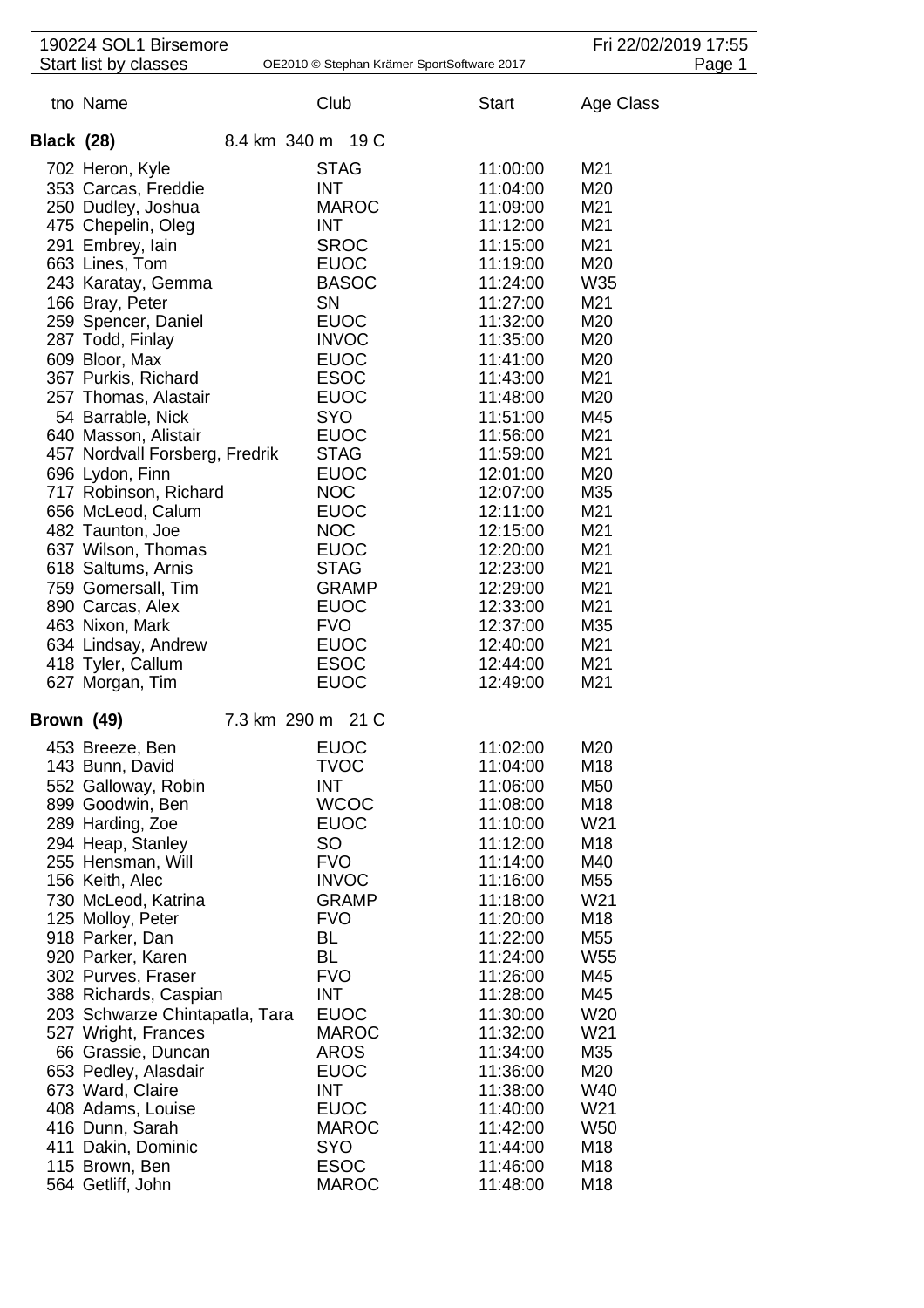| 190224 SOL1 Birsemore                     |                                            |                      | Fri 22/02/2019 17:55   |
|-------------------------------------------|--------------------------------------------|----------------------|------------------------|
| Start list by classes                     | OE2010 © Stephan Krämer SportSoftware 2017 |                      | Page 2                 |
| tno Name                                  | Club                                       | <b>Start</b>         | Age Class              |
| Brown (49)                                | 7.3 km 290 m 21 C                          | (cont.)              |                        |
| 124 Raynor, Alasdair                      | <b>INVOC</b>                               | 11:50:00             | M18                    |
| 196 Gooch, Matthew                        | <b>MAROC</b>                               | 11:53:00             | M18                    |
| 396 Harris, Duncan                        | <b>DEE</b>                                 | 11:56:00             | M50                    |
| 833 Ivory, William                        | INT                                        | 11:58:00             | M45                    |
| 444 Macmillan, Louis                      | <b>ECKO</b>                                | 12:00:00             | M18                    |
| 10 Graham, Luke                           | <b>MAROC</b>                               | 12:02:00             | M18                    |
| 719 Robertson, Duncan                     | <b>ESOC</b>                                | 12:04:00             | M18                    |
| 661 Wilson, Felix                         | <b>EUOC</b>                                | 12:06:00             | M20                    |
| 668 Watts, Kieran                         | <b>FVO</b>                                 | 12:08:00             | M20                    |
| 888 Urquhart, Gordon                      | <b>GRAMP</b>                               | 12:10:00             | M40<br>W <sub>21</sub> |
| 631 Jones, Sarah<br>142 Campbell, Daniel  | <b>EUOC</b><br><b>MOR</b>                  | 12:12:00<br>12:14:00 | M18                    |
| 908 Wright, Hazel                         | <b>MAROC</b>                               | 12:16:00             | W <sub>21</sub>        |
| 635 Stanwix, Michael                      | <b>EUOC</b>                                | 12:18:00             | M21                    |
| 328 Chapman, Alistair                     | <b>MAROC</b>                               | 12:20:00             | M18                    |
| 742 Darlow, Tim                           | RR                                         | 12:22:00             | M40                    |
| 572 Eades, David                          | <b>INT</b>                                 | 12:24:00             | M50                    |
| 593 Goddard, Roger                        | <b>FVO</b>                                 | 12:26:00             | M45                    |
| 570 Wright, Joseph                        | <b>EUOC</b>                                | 12:28:00             | M20                    |
| 559 Tryner, Peter                         | <b>SYO</b>                                 | 12:30:00             | M45                    |
| 611 Tivendale, Drew                       | <b>MAROC</b>                               | 12:32:00             | M45                    |
| 849 Parga Basanta, Lucia                  | <b>EUOC</b>                                | 12:34:00             | W <sub>21</sub>        |
| 713 Hammond, Paul                         | <b>FVO</b><br><b>MAROC</b>                 | 12:36:00<br>12:38:00 | M40<br>M21             |
| 910 Young, Martin<br>649 Walsh, Fay       | <b>EUOC</b>                                | 12:40:00             | W <sub>21</sub>        |
| Short Brown (57)                          | 5.4 km 215 m 18 C                          |                      |                        |
|                                           |                                            |                      |                        |
| 135 Bailey, Jim                           | <b>BOK</b><br><b>BOK</b>                   | 11:02:00<br>11:04:00 | M16<br>M45             |
| 22 Bailey, Scott<br>525 Bolton, Ryan      | <b>IND</b>                                 | 11:06:00             | M21                    |
| 449 Breeze, Steven                        | <b>WCOC</b>                                | 11:08:00             | M45                    |
| 355 Carcas, Max                           | <b>INT</b>                                 | 11:10:00             | M50                    |
| 40 Chisholm, Jane                         | <b>BASOC</b>                               | 11:12:00             | W35                    |
| 955 Graham, Stuart                        | <b>SOLWAY</b>                              | 11:14:00             | M50                    |
| 296 Heap, Will                            | SO                                         | 11:16:00             | M45                    |
| 261 Hunter, Niamh                         | <b>WCOC</b>                                | 11:17:00             | W20                    |
| 230 Kenyon, Philip                        | <b>MOR</b>                                 | 11:20:00             | M50                    |
| 836 Nicolson, William                     | <b>INVOC</b>                               | 11:22:00             | M45                    |
| 78 Mather, John                           | <b>LOG</b>                                 | 11:24:00             | M45                    |
| 472 King, Laura<br>509 Shepherd, Jon      | <b>EUOC</b><br><b>INVOC</b>                | 11:26:00<br>11:28:00 | W20<br>M50             |
| 177 Stansfield, Ben                       | <b>FVO</b>                                 | 11:30:00             | M50                    |
| 753 Summers, David                        | <b>INVOC</b>                               | 11:32:00             | M55                    |
| 14 Webster, Mark                          | <b>NOC</b>                                 | 11:34:00             | M50                    |
| 567 Wilson, Emma                          | <b>EUOC</b>                                | 11:36:00             | W20                    |
| 373 Wood, Mark                            | <b>ESOC</b>                                | 11:38:00             | M50                    |
| 947 Collins, Nick                         | <b>MAROC</b>                               | 11:40:00             | M50                    |
| 855 Hunter, Jamie                         | <b>EUOC</b>                                | 11:42:00             | M21                    |
| 605 Robertson, David                      | <b>CLYDE</b>                               | 11:44:00             | M55                    |
| 490 Barrie, Donald                        | <b>MAROC</b>                               | 11:46:00             | M50                    |
| 860 Bartlett, Patrick                     | INT                                        | 11:48:00             | M50                    |
| 967 Dean, Hazel                           | <b>FVO</b>                                 | 11:50:00             | W <sub>55</sub>        |
| 338 Dunlop, Alastair<br>543 Emeleus, John | <b>CLYDE</b><br><b>KFO</b>                 | 11:52:00<br>11:54:00 | M45<br>M50             |
|                                           |                                            |                      |                        |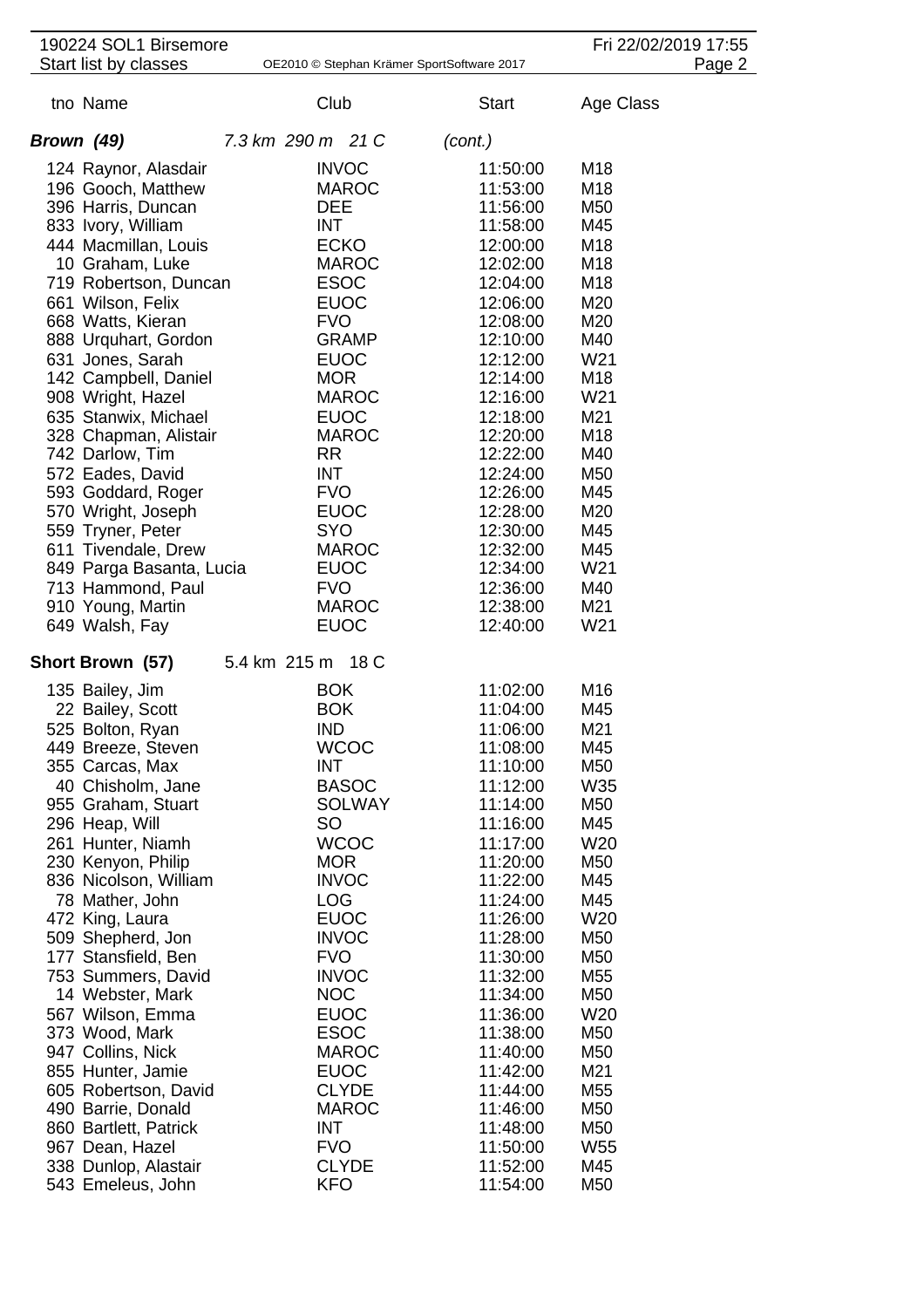|                   | 190224 SOL1 Birsemore                 |                   |                                            |         |                      |                        | Fri 22/02/2019 17:55 |
|-------------------|---------------------------------------|-------------------|--------------------------------------------|---------|----------------------|------------------------|----------------------|
|                   | Start list by classes                 |                   | OE2010 © Stephan Krämer SportSoftware 2017 |         |                      |                        | Page 3               |
|                   | tno Name                              | Club              |                                            |         | <b>Start</b>         | Age Class              |                      |
|                   | <b>Short Brown (57)</b>               | 5.4 km 215 m 18 C |                                            | (cont.) |                      |                        |                      |
|                   | 612 Gorvett, Peter                    | <b>SYO</b>        |                                            |         | 11:56:00             | M70                    |                      |
|                   | 688 Griffin, Tim                      |                   | <b>GRAMP</b>                               |         | 11:58:00             | M50                    |                      |
|                   | 49 Griffiths, Adrian                  | <b>WRE</b>        |                                            |         | 12:00:00             | M50                    |                      |
|                   | 764 Harwood, Eddie                    | <b>MOR</b>        |                                            |         | 12:02:00             | M65                    |                      |
|                   | 676 Hindle, Laura                     | <b>FVO</b>        |                                            |         | 12:04:00             | W <sub>21</sub>        |                      |
|                   | 146 Huthwaite, Chris                  |                   | <b>SARUM</b>                               |         | 12:06:00             | M50                    |                      |
|                   | 980 Kalejs, Atis                      |                   | OK Aluksne-Ape                             |         | 12:08:00             | M45                    |                      |
|                   | 467 Laird, James                      |                   | <b>INVOC</b>                               |         | 12:10:00             | M50                    |                      |
|                   | 337 McLuckie, Peter                   | <b>MOR</b>        |                                            |         | 12:12:00             | M45                    |                      |
|                   | 732 O'Hara, Peter                     | <b>ESOC</b>       |                                            |         | 12:14:00             | M45                    |                      |
|                   | 906 Oikkonen, Kaisa                   | <b>MOR</b>        |                                            |         | 12:16:00             | W35                    |                      |
|                   | 25 Powell, Ifor                       | <b>BOK</b>        |                                            |         | 12:18:00             | M <sub>50</sub>        |                      |
|                   | 311 Rennie, Jamie                     |                   | <b>WCOC</b>                                |         | 12:20:00             | M45                    |                      |
|                   | 607 Shepherd, Iain                    |                   | <b>INVOC</b>                               |         | 12:22:00             | M <sub>55</sub>        |                      |
|                   | 20 Ward, Martin                       | <b>SYO</b>        |                                            |         | 12:24:00             | M <sub>50</sub>        |                      |
|                   | 284 Wilson, Steve                     |                   | <b>CLYDE</b>                               |         | 12:26:00             | M <sub>50</sub>        |                      |
|                   | 946 Collins, Peter                    |                   | <b>MAROC</b>                               |         | 12:28:00             | M18                    |                      |
|                   | 272 Irving, Alan                      |                   | <b>WCOC</b>                                |         | 12:30:00             | M <sub>50</sub>        |                      |
|                   | 386 Connor, Brad                      | <b>FVO</b>        |                                            |         | 12:32:00             | M45                    |                      |
|                   | 149 Barrett, Richard                  | <b>BAOC</b>       |                                            |         | 12:34:00             | M45                    |                      |
|                   | 141 Campbell, Andrew                  | <b>MOR</b>        |                                            |         | 12:36:00             | M50                    |                      |
|                   | 548 Yardley, Gareth                   |                   | <b>GRAMP</b>                               |         | 12:38:00             | M50                    |                      |
|                   | 237 Cross, Jon                        | <b>FVO</b>        |                                            |         | 12:40:00             | M <sub>50</sub>        |                      |
|                   | 857 Hartman, Ben                      | <b>INT</b>        |                                            |         | 12:42:00             | M <sub>50</sub>        |                      |
|                   | 825 McMurtrie, Andrew                 |                   | <b>MAROC</b>                               |         | 12:46:00             | M <sub>50</sub>        |                      |
|                   | 103 Owens, Nigel                      | <b>SYO</b>        |                                            |         | 12:48:00             | M <sub>50</sub>        |                      |
|                   | 752 Salisbury, Colin                  |                   | <b>INVOC</b>                               |         | 12:50:00             | M <sub>50</sub>        |                      |
|                   | 35 Gooch, Daniel                      |                   | <b>MAROC</b>                               |         | 12:52:00             | M45                    |                      |
|                   | 774 Lilley, Ross                      | <b>ECKO</b>       |                                            |         | 12:54:00             | M <sub>50</sub>        |                      |
|                   | 164 Inman, Jason                      | <b>FVO</b>        |                                            |         | 12:56:00             | M45                    |                      |
| <b>Blue (105)</b> |                                       | 5.0 km 170 m 14 C |                                            |         |                      |                        |                      |
|                   | 815 Britain, Frances                  | <b>MOR</b>        |                                            |         | 11:00:00             | W45                    |                      |
|                   | 209 Campbell, Eilidh                  |                   | <b>MAROC</b>                               |         | 11:01:00             | W18                    |                      |
|                   | 88 Capper, Graham                     | <b>LOC</b>        |                                            |         | 11:03:00             | M60                    |                      |
|                   | 518 Chepelin, Evgueni                 |                   | <b>GRAMP</b>                               |         | 11:04:00             | M <sub>55</sub>        |                      |
|                   | 206 Chintapatla, Anika                | <b>EBOR</b>       |                                            |         | 11:05:00             | W18                    |                      |
|                   | 264 Conway, Evie                      | <b>AIRE</b>       |                                            |         | 11:06:00             | W18                    |                      |
|                   | 978 Engberg, Isabella Maria           | <b>AUOC</b>       |                                            |         | 11:07:00             | W21                    |                      |
|                   | 536 Mather, Paul                      |                   | <b>MAROC</b>                               |         | 11:08:00             | M40<br>M16             |                      |
|                   | 493 Goodwin, Jonty                    |                   | <b>WCOC</b>                                |         | 11:09:00             |                        |                      |
|                   | 953 Graham, Zoe                       | <b>ELO</b>        | <b>SOLWAY</b>                              |         | 11:10:00<br>11:11:00 | W20<br>M <sub>55</sub> |                      |
|                   | 982 Harding, Tim<br>808 Howard, Nikki | <b>MOR</b>        |                                            |         | 11:12:00             | W45                    |                      |
|                   | 483 Low, Chris                        |                   | <b>MAROC</b>                               |         | 11:13:00             | M <sub>55</sub>        |                      |
|                   | 162 Inman, Janine                     | <b>FVO</b>        |                                            |         | 11:14:00             | W40                    |                      |
|                   | 158 Keith, Megan                      |                   | <b>INVOC</b>                               |         | 11:15:00             | W <sub>18</sub>        |                      |
|                   | 398 Hudd, Joe                         |                   | <b>WCOC</b>                                |         | 11:16:00             | M16                    |                      |
|                   | 212 Campbell, Kirsty                  |                   | <b>MAROC</b>                               |         | 11:17:00             | <b>W18</b>             |                      |
|                   | 784 Martin, Gillian                   | <b>ESOC</b>       |                                            |         | 11:18:00             | W35                    |                      |
|                   | 76 Mather, Ben                        | <b>LOG</b>        |                                            |         | 11:19:00             | M16                    |                      |
|                   | 819 McCartney, Alastair               |                   | <b>CLYDE</b>                               |         | 11:21:00             | M <sub>16</sub>        |                      |
|                   | 790 McLeod, Carolyn                   |                   | <b>GRAMP</b>                               |         | 11:22:00             | W <sub>55</sub>        |                      |
|                   | 814 Ross, Finlay                      | <b>ESOC</b>       |                                            |         | 11:23:00             | M50                    |                      |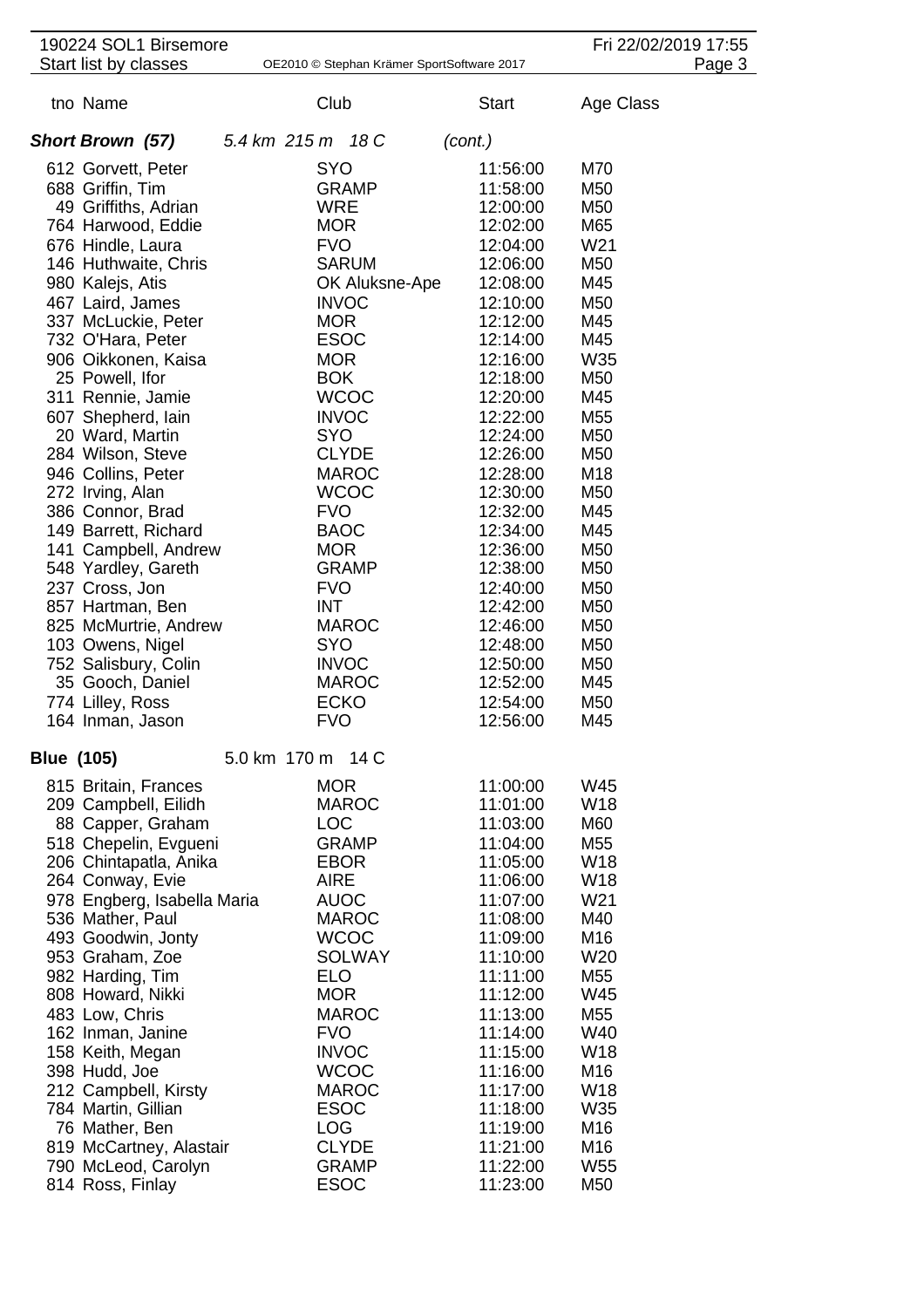|                   | 190224 SOL1 Birsemore                   |                           |                |                                            | Fri 22/02/2019 17:55   |        |
|-------------------|-----------------------------------------|---------------------------|----------------|--------------------------------------------|------------------------|--------|
|                   | Start list by classes                   |                           |                | OE2010 © Stephan Krämer SportSoftware 2017 |                        | Page 4 |
|                   | tno Name                                | Club                      |                | <b>Start</b>                               | Age Class              |        |
| <b>Blue (105)</b> |                                         | 5.0 km 170 m 14 C         |                | (cont.)                                    |                        |        |
|                   | 325 Mobus, Max                          | SYO                       |                | 11:24:00                                   | M16                    |        |
|                   | 520 Murgatroyd, Paul                    | <b>LOG</b>                |                | 11:25:00                                   | M50                    |        |
|                   | 791 McLeod, lain                        |                           | <b>GRAMP</b>   | 11:27:00                                   | M55                    |        |
|                   | 507 Shepherd, Oscar                     | <b>INVOC</b>              |                | 11:28:00                                   | M16                    |        |
|                   | 180 Stansfield, Lizzie                  | <b>FVO</b>                |                | 11:29:00                                   | W18                    |        |
|                   | 514 Sunley, Joe                         |                           | <b>WCOC</b>    | 11:30:00                                   | M16                    |        |
|                   | 944 Tullie, John                        | <b>RR</b>                 |                | 11:31:00                                   | M60                    |        |
|                   | 58 Duley, Paul                          |                           | <b>GRAMP</b>   | 11:32:00                                   | M65                    |        |
|                   | 278 Wilson, Alice                       |                           | <b>CLYDE</b>   | 11:33:00                                   | W18                    |        |
|                   | 428 Bennett, Alan                       |                           | <b>MAROC</b>   | 11:34:00                                   | M50                    |        |
|                   | 960 Smith, Phil                         |                           | <b>AYROC</b>   | 11:36:00                                   | M <sub>55</sub>        |        |
|                   | 267 Hamilton, lan<br>703 Conway, Adam   | GO                        | <b>GRAMP</b>   | 11:37:00<br>11:38:00                       | M <sub>55</sub><br>M16 |        |
|                   | 845 Vincent, Ceri                       |                           | <b>CLYDE</b>   | 11:39:00                                   | W40                    |        |
|                   | 27 Adams, Charlie                       | <b>SYO</b>                |                | 11:40:00                                   | M55                    |        |
|                   | 896 Blackwood, Jenny                    | <b>INVOC</b>              |                | 11:41:00                                   | W18                    |        |
|                   | 943 Nicholson, Hugh                     |                           | <b>GRAMP</b>   | 11:42:00                                   | M50                    |        |
|                   | 446 Caban, Paul                         | <b>INT</b>                |                | 11:45:00                                   | M55                    |        |
|                   | 735 Coombs, Roger                       |                           | <b>MAROC</b>   | 11:46:00                                   | M60                    |        |
|                   | 64 Filmore, Simon                       | <b>LOC</b>                |                | 11:47:00                                   | M60                    |        |
|                   | 461 Cox, Isobel                         |                           | <b>BASOC</b>   | 11:48:00                                   | W <sub>18</sub>        |        |
|                   | 38 Crawshaw, Amanda                     | <b>SYO</b>                |                | 11:49:00                                   | W45                    |        |
|                   | 876 Anderson, Murray                    |                           | <b>GRAMP</b>   | 11:50:00                                   | M50                    |        |
|                   | 16 Hale, Nick                           |                           | <b>MAROC</b>   | 11:51:00                                   | M60                    |        |
|                   | 771 Harbottle, Elliott                  | <b>MOR</b>                |                | 11:52:00                                   | M <sub>50</sub>        |        |
|                   | 392 Harris, Anna<br>684 Holliday, Mark  | <b>DEE</b><br><b>FVO</b>  |                | 11:54:00<br>11:55:00                       | W16<br>M60             |        |
|                   | 939 Hornby, Rupert                      | <b>MOR</b>                |                | 11:56:00                                   | M <sub>55</sub>        |        |
|                   | 832 Ivory, Angus                        | <b>INT</b>                |                | 11:57:00                                   | M16                    |        |
|                   | 841 Kassyk, Mark                        | <b>ESOC</b>               |                | 11:58:00                                   | M60                    |        |
|                   | 802 Kirk, Lachlan                       |                           | <b>GRAMP</b>   | 11:59:00                                   | M20                    |        |
|                   | 620 Lindsay, Crawford                   | <b>ESOC</b>               |                | 12:00:00                                   | M60                    |        |
|                   | 616 Longhurst, Gary                     | <b>FVO</b>                |                | 12:01:00                                   | M60                    |        |
|                   | 983 Ashworth, Herbie                    |                           | <b>WCOC</b>    | 12:02:00                                   | M16                    |        |
|                   | 445 Macmillan, Susannah                 | <b>ECKO</b>               |                | 12:03:00                                   | W <sub>50</sub>        |        |
|                   | 583 Maxwell, lan                        | <b>RR</b>                 |                | 12:04:00                                   | M55                    |        |
|                   | 892 McGougan, Katrina                   |                           | <b>BASOC</b>   | 12:05:00                                   | W18                    |        |
|                   | 788 McIntyre, lan<br>414 Musgrave, Ewan | <b>INT</b>                | <b>MAROC</b>   | 12:06:00<br>12:07:00                       | M55<br>M16             |        |
|                   | 935 Provan, Stephanie                   |                           | <b>MAROC</b>   | 12:08:00                                   | W35                    |        |
|                   | 979 Puzule, Ilze                        |                           | OK Aluksne-Ape | 12:09:00                                   | W40                    |        |
|                   | 123 Raynor, Finlay                      | <b>INVOC</b>              |                | 12:10:00                                   | M16                    |        |
|                   | 306 Rennie, Charlie                     |                           | <b>WCOC</b>    | 12:12:00                                   | M16                    |        |
|                   | 318 Salway, Graham                      |                           | <b>MAROC</b>   | 12:13:00                                   | M18                    |        |
|                   | 698 Scott, Callum                       |                           | <b>BASOC</b>   | 12:14:00                                   | M60                    |        |
|                   | 868 Weir, David                         | <b>MOR</b>                |                | 12:15:00                                   | M55                    |        |
|                   | 108 Tonkin, Keith                       | <b>BL</b>                 |                | 12:16:00                                   | M60                    |        |
|                   | 431 Spencer, Rosie                      |                           | <b>WCOC</b>    | 12:17:00                                   | W18                    |        |
|                   | 865 Weir, Mairi                         | <b>MOR</b>                |                | 12:18:00                                   | W18                    |        |
|                   | 659 Boloux, Alex                        | <b>EUOC</b>               |                | 12:19:00                                   | W <sub>20</sub>        |        |
|                   | 131 Gomersall, Sam                      |                           | <b>GRAMP</b>   | 12:21:00                                   | M55                    |        |
|                   | 316 Roberts, Keith                      |                           | <b>MAROC</b>   | 12:22:00                                   | M60                    |        |
|                   | 646 Lilley, Roanne                      | <b>EUOC</b><br><b>MOR</b> |                | 12:23:00                                   | W20                    |        |
|                   | 189 Chapman, Ade<br>363 Dempsey, Ben    | <b>MDOC</b>               |                | 12:24:00<br>12:25:00                       | M55<br>M18             |        |
|                   |                                         |                           |                |                                            |                        |        |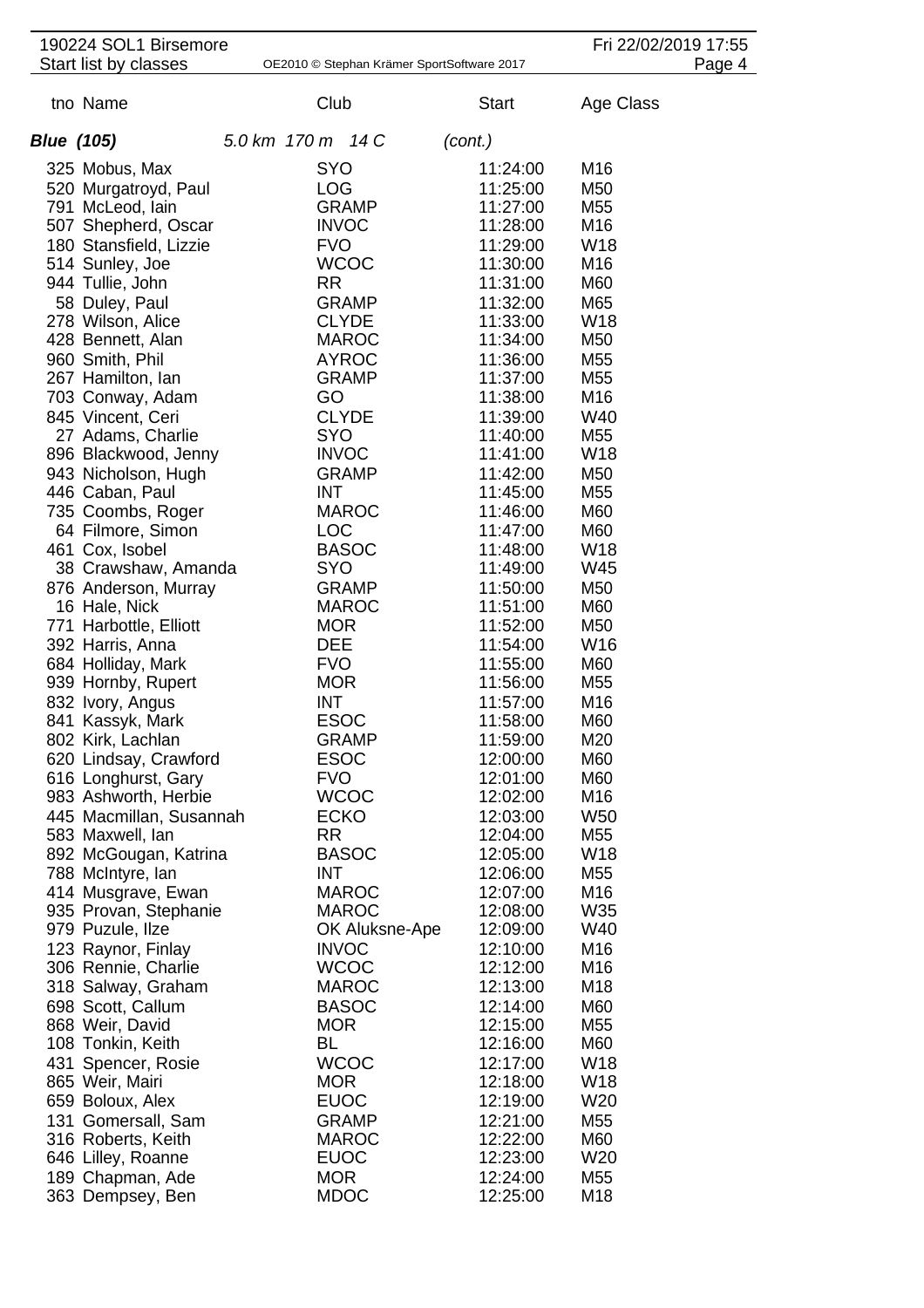|                   | 190224 SOL1 Birsemore                        |              |                   |              |                                            |                        | Fri 22/02/2019 17:55 |
|-------------------|----------------------------------------------|--------------|-------------------|--------------|--------------------------------------------|------------------------|----------------------|
|                   | Start list by classes                        |              |                   |              | OE2010 © Stephan Krämer SportSoftware 2017 |                        | Page 5               |
|                   | tno Name                                     |              | Club              |              | <b>Start</b>                               | Age Class              |                      |
| <b>Blue (105)</b> |                                              |              | 5.0 km 170 m 14 C |              | (cont.)                                    |                        |                      |
|                   | 358 Crawshaw, Sam                            |              | SYO               |              | 12:26:00                                   | M16                    |                      |
|                   | 492 Daly, Robert                             |              |                   | <b>GRAMP</b> | 12:27:00                                   | M60                    |                      |
|                   | 598 Chapman, Paul                            |              |                   | <b>MAROC</b> | 12:28:00                                   | M45                    |                      |
|                   | 360 Dempsey, Steve                           |              | <b>SYO</b>        |              | 12:30:00                                   | M <sub>55</sub>        |                      |
|                   | 46 Ditchfield, Ian                           |              | MV                |              | 12:31:00                                   | M60                    |                      |
|                   | 670 Flint, Stanley                           |              | <b>FVO</b>        |              | 12:32:00                                   | M16                    |                      |
|                   | 580 Eades, Lorna                             |              | <b>INT</b>        |              | 12:33:00                                   | W <sub>50</sub>        |                      |
|                   | 768 Keyes, Stephen                           |              | SN                |              | 12:34:00                                   | M <sub>55</sub>        |                      |
|                   | 5 Esson, David                               |              |                   | <b>GRAMP</b> | 12:35:00                                   | M40                    |                      |
|                   | 887 Duguid, Alistair                         |              | <b>TAY</b>        |              | 12:36:00                                   | M40                    |                      |
|                   | 591 Goddard, Jamie                           |              | <b>FVO</b>        |              | 12:37:00                                   | M16                    |                      |
|                   | 687 Griffin, Sam                             |              |                   | <b>GRAMP</b> | 12:39:00                                   | M16                    |                      |
|                   | 577 Eades, Mairi                             |              | <b>INT</b>        |              | 12:40:00                                   | W18                    |                      |
|                   | 169 McLeod, Marsela                          |              | <b>INVOC</b>      | <b>GRAMP</b> | 12:41:00<br>12:42:00                       | W <sub>55</sub><br>M55 |                      |
|                   | 1 Lawrence, Pete<br>390 Lightfoot, Nicholas  |              | <b>SYO</b>        |              | 12:43:00                                   | M <sub>55</sub>        |                      |
|                   | 553 Lardet, Pierre                           |              | <b>FVO</b>        |              | 12:44:00                                   | M16                    |                      |
|                   | 755 Ricketts, Trevor                         |              |                   | <b>MAROC</b> | 12:45:00                                   | M <sub>55</sub>        |                      |
|                   | 349 Petrie, Donald                           |              |                   | <b>CLYDE</b> | 12:46:00                                   | M60                    |                      |
|                   | 100 Owens, Joe                               |              | <b>SYO</b>        |              | 12:48:00                                   | M16                    |                      |
|                   | 985 Rush, Tereza Maria                       |              | <b>BOK</b>        |              | 12:49:00                                   | W40                    |                      |
|                   | 3 Scott, Rachel                              |              |                   | <b>GRAMP</b> | 12:50:00                                   | W <sub>50</sub>        |                      |
|                   | 660 Shepherd, Freya                          |              | <b>EUOC</b>       |              | 12:51:00                                   | W <sub>20</sub>        |                      |
|                   | 746 Daley, Fran                              |              | <b>ESOC</b>       |              | 12:52:00                                   | W40                    |                      |
|                   | 31 Gooch, Joel                               |              |                   | <b>MAROC</b> | 12:53:00                                   | M16                    |                      |
|                   | 56 Martland, Timothy                         |              | <b>MDOC</b>       |              | 12:54:00                                   | M <sub>55</sub>        |                      |
|                   | 557 Tryner, Euan                             |              | <b>SYO</b>        |              | 12:55:00                                   | M16                    |                      |
|                   | 120 Brown, Keith                             |              | <b>ESOC</b>       |              | 12:57:00                                   | M <sub>55</sub>        |                      |
|                   | Short Blue (51)                              | 4.1 km 150 m |                   | 14 C         |                                            |                        |                      |
|                   | 739 Darlow, Kate                             |              | <b>RR</b>         |              | 11:03:00                                   | W40                    |                      |
|                   | 401 Neumann, Katja                           |              |                   | <b>MAROC</b> | 11:05:00                                   | W <sub>50</sub>        |                      |
|                   | 551 Galloway, Lucy                           |              | <b>INT</b>        |              | 11:07:00                                   | <b>W50</b>             |                      |
|                   | 566 Bruce, William                           |              | <b>RR</b>         |              | 11:09:00                                   | M65                    |                      |
|                   | 722 Carstairs, Grant                         |              | <b>TAY</b>        |              | 11:11:00                                   | M65                    |                      |
|                   | 491 Barrie, Sue                              |              |                   | <b>MAROC</b> | 11:13:00<br>11:15:00                       | W <sub>50</sub><br>W45 |                      |
|                   | 379 Kirkland, Rachel<br>823 McCartney, Sally |              | <b>INT</b>        | <b>CLYDE</b> | 11:17:00                                   | W <sub>50</sub>        |                      |
|                   | 96 Rosen, David                              |              | <b>SROC</b>       |              | 11:19:00                                   | M65                    |                      |
|                   | 384 Osborn, Beccy                            |              | <b>FVO</b>        |              | 11:21:00                                   | W45                    |                      |
|                   | 772 Robertson, Lindsay                       |              | <b>EUOC</b>       |              | 11:23:00                                   | W20                    |                      |
|                   | 822 McCartney, Stuart                        |              |                   | <b>CLYDE</b> | 11:25:00                                   | M50                    |                      |
|                   | 376 Wood, Kerry                              |              | <b>ESOC</b>       |              | 11:27:00                                   | W <sub>18</sub>        |                      |
|                   | 183 Stansfield, Josie                        |              | <b>FVO</b>        |              | 11:29:00                                   | W <sub>50</sub>        |                      |
|                   | 701 Heron, Ceana                             |              | <b>STAG</b>       |              | 11:31:00                                   | W21                    |                      |
|                   | 927 Smith, Jonathan                          |              |                   | <b>GRAMP</b> | 11:33:00                                   | M50                    |                      |
|                   | 842 Barr, Elizabeth                          |              | <b>MOR</b>        |              | 11:35:00                                   | W <sub>50</sub>        |                      |
|                   | 152 Bentley, Juliet                          |              | <b>SROC</b>       |              | 11:37:00                                   | W <sub>50</sub>        |                      |
|                   | 898 Blackwood, Susan                         |              | <b>INVOC</b>      |              | 11:39:00                                   | W <sub>50</sub>        |                      |
|                   | 973 Conroy, Angela                           |              |                   | <b>GRAMP</b> | 11:41:00                                   | W <sub>55</sub>        |                      |
|                   | 779 Dalgleish, Leslie                        |              | <b>ESOC</b>       |              | 11:43:00                                   | M65                    |                      |
|                   | 542 Darley, Jon                              |              | GO                | <b>GRAMP</b> | 11:45:00<br>11:47:00                       | M50<br>W <sub>50</sub> |                      |
|                   | 728 Farquharson, Laura<br>798 Finlayson, Jim |              | <b>INVOC</b>      |              | 11:49:00                                   | M50                    |                      |
|                   |                                              |              |                   |              |                                            |                        |                      |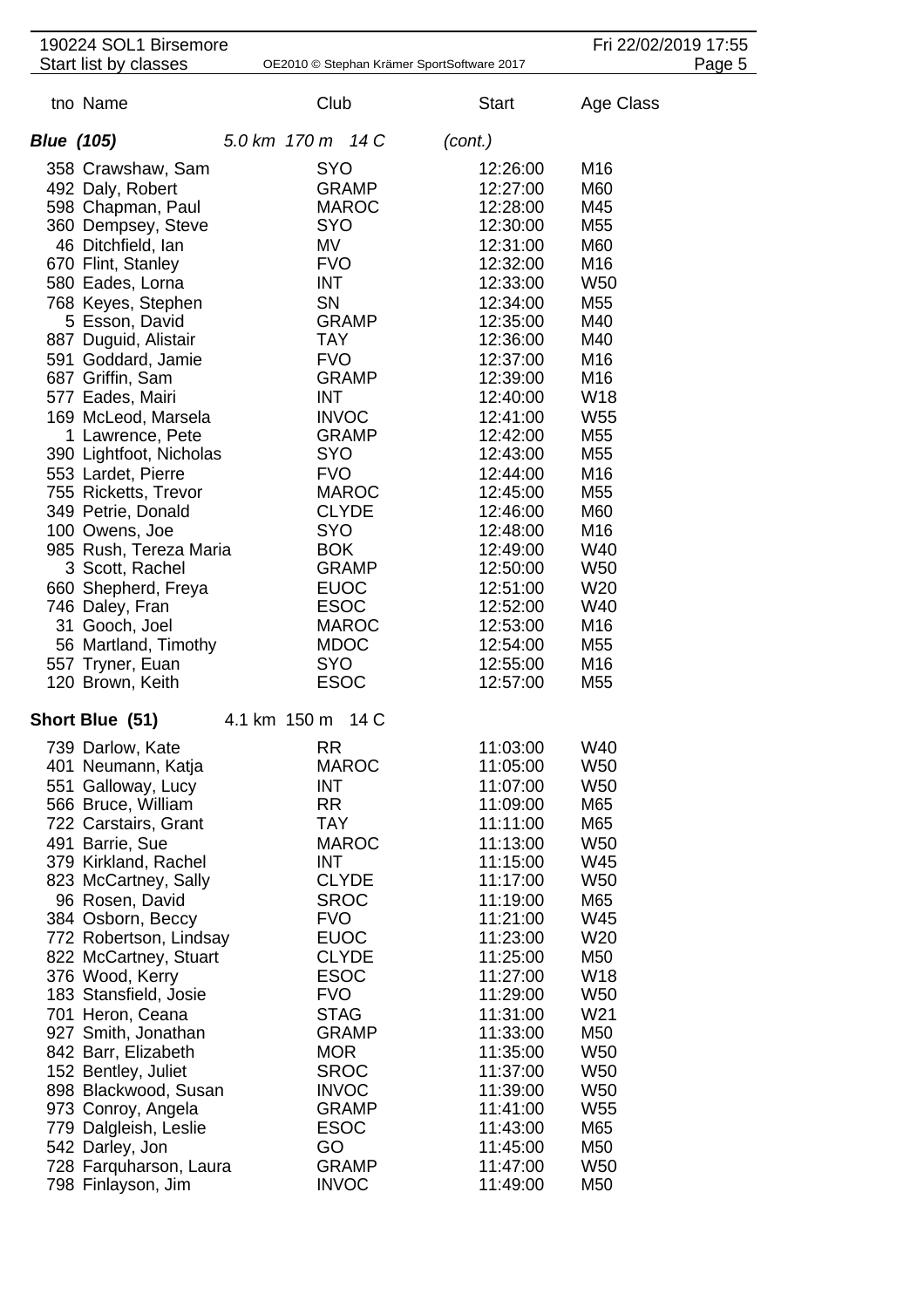|                   | 190224 SOL1 Birsemore                           |                            |              |                                            |                      | Fri 22/02/2019 17:55 |        |
|-------------------|-------------------------------------------------|----------------------------|--------------|--------------------------------------------|----------------------|----------------------|--------|
|                   | Start list by classes                           |                            |              | OE2010 © Stephan Krämer SportSoftware 2017 |                      |                      | Page 6 |
|                   | tno Name                                        | Club                       |              |                                            | <b>Start</b>         | Age Class            |        |
|                   | Short Blue (51)                                 | 4.1 km 150 m 14 C          |              | (cont.)                                    |                      |                      |        |
|                   | 751 Garnett, Roger                              | <b>ESOC</b>                |              |                                            | 11:51:00             | M65                  |        |
|                   | 963 Ivory, Katherine                            | <b>INT</b>                 |              |                                            | 11:53:00             | W45                  |        |
|                   | 743 Hickling, Robert                            |                            | <b>BASOC</b> |                                            | 11:55:00             | M65                  |        |
|                   | 466 Laird, Jacquie                              | <b>INVOC</b>               |              |                                            | 11:57:00             | W45                  |        |
|                   | 51 Jacks, Diane                                 | <b>WRE</b>                 |              |                                            | 11:59:00             | W <sub>50</sub>      |        |
|                   | 922 Kirk, David                                 |                            | <b>GRAMP</b> |                                            | 12:01:00             | M50                  |        |
|                   | 813 Halling, Peter                              | <b>ESOC</b>                |              |                                            | 12:03:00             | M65                  |        |
|                   | 122 Matheson, Alison                            | <b>INVOC</b>               |              |                                            | 12:05:00             | W45                  |        |
|                   | 154 McGregor, Roy<br>336 McLuckie, Morag        | <b>SROC</b><br><b>MOR</b>  |              |                                            | 12:07:00<br>12:09:00 | M50<br>W45           |        |
|                   | 71 Reynolds, Scott                              |                            | <b>MAROC</b> |                                            | 12:11:00             | M50                  |        |
|                   | 93 Robinson, Andy                               | <b>LOC</b>                 |              |                                            | 12:13:00             | M65                  |        |
|                   | 762 Shread, Ian                                 | <b>INVOC</b>               |              |                                            | 12:15:00             | M50                  |        |
|                   | 222 Strain, Robin                               | <b>ELO</b>                 |              |                                            | 12:17:00             | M65                  |        |
|                   | 440 Thomas, Lynne                               |                            | <b>WCOC</b>  |                                            | 12:19:00             | W45                  |        |
|                   | 281 Wilson, Rachel                              |                            | <b>CLYDE</b> |                                            | 12:21:00             | W <sub>50</sub>      |        |
|                   | 60 Matheson, Colin                              | <b>MOR</b>                 |              |                                            | 12:23:00             | M65                  |        |
|                   | 962 Bullen, Brian                               | <b>FVO</b>                 |              |                                            | 12:25:00             | M65                  |        |
|                   | 689 Clark, Matthew                              | <b>KFO</b>                 |              |                                            | 12:27:00             | M50                  |        |
|                   | 502 Gryaznevich, Mikhail<br>421 Maire, Juliette | <b>TVOC</b><br><b>ESOC</b> |              |                                            | 12:31:00<br>12:35:00 | M65<br>W21           |        |
|                   | 830 Smith, Donald                               | <b>TAY</b>                 |              |                                            | 12:41:00             | M65                  |        |
|                   | 561 Tryner, Pauline                             | <b>SYO</b>                 |              |                                            | 12:43:00             | W45                  |        |
|                   | 588 Wright, Denise                              |                            | <b>MAROC</b> |                                            | 12:45:00             | W <sub>50</sub>      |        |
|                   | 546 Rowlands, Helen                             |                            | <b>GRAMP</b> |                                            | 12:47:00             | W <sub>50</sub>      |        |
|                   | 407 Newey, Scott                                |                            | <b>MAROC</b> |                                            | 12:51:00             | M50                  |        |
|                   | 700 Heron, Rosalind                             | <b>STAG</b>                |              |                                            | 12:55:00             | W21                  |        |
| <b>Green (87)</b> |                                                 | 3.4 km 120 m 11 C          |              |                                            |                      |                      |        |
|                   | 451 Breeze, Jessica                             | <b>WCOC</b>                |              |                                            | 11:02:00             | W18                  |        |
|                   | 86 Dunn, Louise                                 | <b>LOC</b>                 |              |                                            | 11:03:00             | W <sub>55</sub>      |        |
|                   | 118 Bell, Judith                                | <b>ESOC</b>                |              |                                            | 11:04:00             | W <sub>50</sub>      |        |
|                   | 186 Burnapp, Carol<br>215 Campbell, Alexander   | <b>ECKO</b>                | <b>MAROC</b> |                                            | 11:05:00<br>11:06:00 | <b>W50</b><br>M55    |        |
|                   | 351 Carcas, Pippa                               | <b>INT</b>                 |              |                                            | 11:07:00             | W16                  |        |
|                   | 596 Craig, Peter                                |                            | <b>MAROC</b> |                                            | 11:09:00             | M70                  |        |
|                   | 496 Goodwin, Deborah                            |                            | <b>WCOC</b>  |                                            | 11:11:00             | W <sub>55</sub>      |        |
|                   | 110 Brown, Rachel                               | <b>ESOC</b>                |              |                                            | 11:12:00             | W16                  |        |
|                   | 839 Mackenzie, Zoe                              | <b>INVOC</b>               |              |                                            | 11:13:00             | W40                  |        |
|                   | 251 Dudley, Caz                                 |                            | <b>MAROC</b> |                                            | 11:14:00             | W <sub>55</sub>      |        |
|                   | 723 Loots, Frances                              | <b>TAY</b>                 |              |                                            | 11:16:00             | W60                  |        |
|                   | 300 Huthwaite, Jeremy                           |                            | <b>GRAMP</b> |                                            | 11:17:00             | M50                  |        |
|                   | 298 Heap, Scarlet<br>915 Garrett, Eilidh        | SO                         | <b>MAROC</b> |                                            | 11:19:00<br>11:20:00 | W16<br>W16           |        |
|                   | 966 Pearson, Michael                            | <b>TAY</b>                 |              |                                            | 11:22:00             | M70                  |        |
|                   | 883 Robertson, David                            | <b>ESOC</b>                |              |                                            | 11:23:00             | M55                  |        |
|                   | 171 Townley, Frank                              | <b>SN</b>                  |              |                                            | 11:25:00             | M16                  |        |
|                   | 812 Turner, Emily                               | <b>LOC</b>                 |              |                                            | 11:26:00             | W16                  |        |
|                   | 690 Alston, Tricia                              | INT                        |              |                                            | 11:28:00             | W <sub>55</sub>      |        |
|                   | 934 Downie, David                               | <b>TAY</b>                 |              |                                            | 11:29:00             | M16                  |        |
|                   | 671 Kemsley, Clare                              |                            | <b>BASOC</b> |                                            | 11:30:00             | W <sub>50</sub>      |        |
|                   | 852 Passano Hellan, Sigrid                      | <b>EUOC</b>                |              |                                            | 11:31:00             | W21                  |        |
|                   | 488 Barrie, Eliza<br>859 Bartlett, Leah         | <b>INT</b>                 | <b>MAROC</b> |                                            | 11:33:00<br>11:34:00 | W16<br>W16           |        |
|                   |                                                 |                            |              |                                            |                      |                      |        |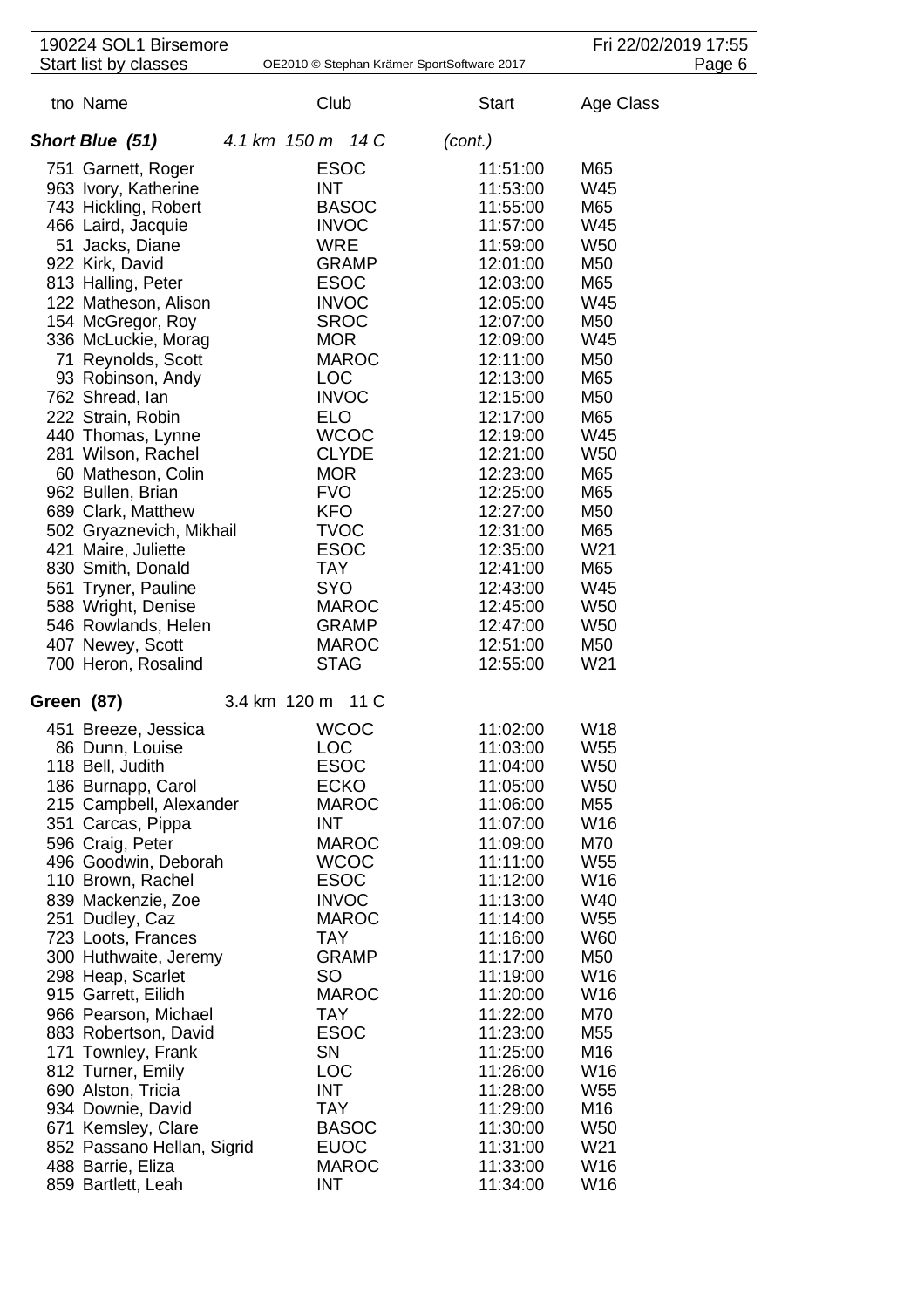| 190224 SOL1 Birsemore                       |                           |              |                                            |                      |                        |           | Fri 22/02/2019 17:55 |
|---------------------------------------------|---------------------------|--------------|--------------------------------------------|----------------------|------------------------|-----------|----------------------|
| Start list by classes                       |                           |              | OE2010 © Stephan Krämer SportSoftware 2017 |                      |                        |           | Page 7               |
| tno Name                                    | Club                      |              |                                            | <b>Start</b>         |                        | Age Class |                      |
| Green (87)                                  | 3.4 km 120 m 11 C         |              |                                            | (cont.)              |                        |           |                      |
| 370 Boyd, Lynsey                            | <b>STAG</b>               |              |                                            | 11:37:00             | W21                    |           |                      |
| 199 Carmichael, Dick                        | <b>TINTO</b>              |              |                                            | 11:39:00             | M70                    |           |                      |
| 705 Conway, Phil                            | GO                        |              |                                            | 11:40:00             | M <sub>55</sub>        |           |                      |
| 737 Coombs, Trish                           |                           | <b>MAROC</b> |                                            | 11:41:00             | W60                    |           |                      |
| 459 Cox, Anna                               |                           | <b>BASOC</b> |                                            | 11:42:00             | W16                    |           |                      |
| 799 Cunningham, Alison                      | <b>ESOC</b>               |              |                                            | 11:43:00             | W <sub>55</sub>        |           |                      |
| 413 Dakin, Jacky                            | <b>SYO</b>                |              |                                            | 11:44:00             | W <sub>55</sub>        |           |                      |
| 540 Darley, Aimee                           | GO                        |              |                                            | 11:46:00             | W16                    |           |                      |
| 969 Dean, Martin                            | <b>FVO</b>                |              |                                            | 11:47:00             | M60                    |           |                      |
| 901 Ellison, David                          | <b>KFO</b>                |              |                                            | 11:49:00             | M70                    |           |                      |
| 63 Filmore, Judith                          | <b>LOC</b><br><b>ESOC</b> |              |                                            | 11:50:00             | W60<br>M70             |           |                      |
| 709 Findlay, Robert<br>12 Graham, Amber     |                           | <b>MAROC</b> |                                            | 11:51:00<br>11:52:00 | W16                    |           |                      |
| 523 Haley, Ann                              | <b>INT</b>                |              |                                            | 11:54:00             | W <sub>55</sub>        |           |                      |
| 715 Hammond, Jenny                          | <b>FVO</b>                |              |                                            | 11:55:00             | W40                    |           |                      |
| 770 Harbottle, Sarah                        | <b>MOR</b>                |              |                                            | 11:57:00             | W18                    |           |                      |
| 394 Harris, Ruth                            | <b>DEE</b>                |              |                                            | 11:58:00             | <b>W50</b>             |           |                      |
| 239 Kersel, Jan                             | <b>ECKO</b>               |              |                                            | 12:00:00             | W60                    |           |                      |
| 422 Johnston, Fiona                         | <b>RR</b>                 |              |                                            | 12:01:00             | W <sub>55</sub>        |           |                      |
| 323 Hensman, Geoffrey                       | <b>FVO</b>                |              |                                            | 12:02:00             | M70                    |           |                      |
| 505 Kingham, Hannah                         | <b>MOR</b>                |              |                                            | 12:03:00             | W16                    |           |                      |
| 225 Knox, Lindsey                           | <b>RR</b>                 |              |                                            | 12:05:00             | W60                    |           |                      |
| 862 Lailey, Julian                          | <b>SROC</b>               |              |                                            | 12:06:00             | M70                    |           |                      |
| 623 Lindsay, Sally<br>614 Longhurst, Louise | <b>ESOC</b><br><b>FVO</b> |              |                                            | 12:08:00<br>12:09:00 | W60<br>W <sub>55</sub> |           |                      |
| 227 McAdam, Pauline                         | <b>RR</b>                 |              |                                            | 12:11:00             | W60                    |           |                      |
| 816 Philp, Robert                           | <b>KFO</b>                |              |                                            | 12:12:00             | M70                    |           |                      |
| 902 Scrugham, Maggie                        | <b>ESOC</b>               |              |                                            | 12:14:00             | W60                    |           |                      |
| 309 Rennie, Helen                           | <b>WCOC</b>               |              |                                            | 12:15:00             | W45                    |           |                      |
| 91 Robinson, Christine                      | LOC                       |              |                                            | 12:17:00             | W60                    |           |                      |
| 319 Salway, Aileen                          |                           | <b>MAROC</b> |                                            | 12:19:00             | W45                    |           |                      |
| 711 Neil, Robert                            | <b>FVO</b>                |              |                                            | 12:20:00             | M60                    |           |                      |
| 530 Scrutton, Roger                         | <b>ESOC</b>               |              |                                            | 12:21:00             | M70                    |           |                      |
| 437 Thomas, Carys<br>248 Stevenson, Bill    | <b>ESOC</b>               | <b>WCOC</b>  |                                            | 12:22:00             | M16<br>M70             |           |                      |
| 478 Somers-Cocks, Charlotte                 | <b>LOC</b>                |              |                                            | 12:24:00<br>12:25:00 | W55                    |           |                      |
| 434 Thomas, Roger                           |                           | <b>WCOC</b>  |                                            | 12:27:00             | M55                    |           |                      |
| 371 Thomson, Gerard                         | <b>STAG</b>               |              |                                            | 12:28:00             | M60                    |           |                      |
| 549 Tivendale, Andrew                       |                           | <b>MAROC</b> |                                            | 12:30:00             | M70                    |           |                      |
| 18 Ward, Lesley                             | <b>SYO</b>                |              |                                            | 12:31:00             | W <sub>50</sub>        |           |                      |
| 867 Weir, Philippa                          | <b>MOR</b>                |              |                                            | 12:33:00             | W <sub>55</sub>        |           |                      |
| 948 Collins, Gemma                          |                           | <b>MAROC</b> |                                            | 12:34:00             | W16                    |           |                      |
| 932 Downie, Fiona                           | TAY                       |              |                                            | 12:35:00             | W <sub>55</sub>        |           |                      |
| 942 Nicholson, Rosslyn                      |                           | <b>GRAMP</b> |                                            | 12:36:00             | W <sub>50</sub>        |           |                      |
| 511 Daly, Kenneth                           | INT                       |              |                                            | 12:38:00             | M55                    |           |                      |
| 554 Lardet, Pascal                          | <b>FVO</b><br><b>MOR</b>  |              |                                            | 12:39:00             | M50<br>W55             |           |                      |
| 192 Chapman, Carole<br>321 Salway, Richard  |                           | <b>MAROC</b> |                                            | 12:41:00<br>12:42:00 | M55                    |           |                      |
| 270 Irving, Caitlin                         |                           | <b>WCOC</b>  |                                            | 12:44:00             | W16                    |           |                      |
| 895 Berrow, Gill                            | <b>ECKO</b>               |              |                                            | 12:45:00             | W60                    |           |                      |
| 555 Leonard, Jen                            | <b>FVO</b>                |              |                                            | 12:47:00             | <b>W50</b>             |           |                      |
| 869 Lessells, Alastair                      | <b>ESOC</b>               |              |                                            | 12:48:00             | M70                    |           |                      |
| 218 Rogerson, Trina                         | <b>ELO</b>                |              |                                            | 12:50:00             | W65                    |           |                      |
| 535 Mather, Rachel                          |                           | <b>MAROC</b> |                                            | 12:51:00             | W40                    |           |                      |
| 372 O'Brien, Terry                          | <b>STAG</b>               |              |                                            | 12:53:00             | M60                    |           |                      |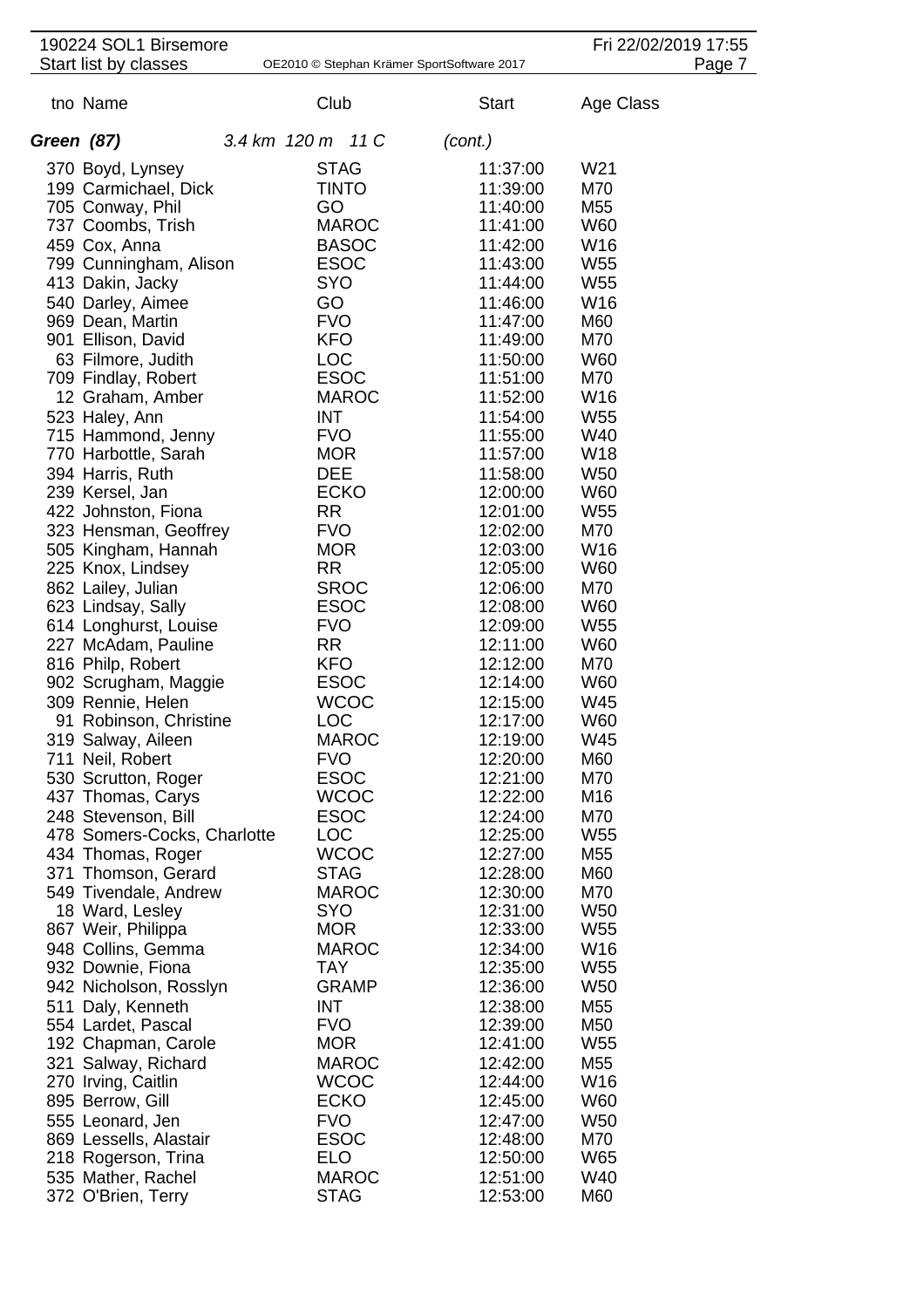|            | 190224 SOL1 Birsemore<br>Start list by classes |                           |                             | OE2010 © Stephan Krämer SportSoftware 2017 |                      |                        | Fri 22/02/2019 17:55<br>Page 8 |
|------------|------------------------------------------------|---------------------------|-----------------------------|--------------------------------------------|----------------------|------------------------|--------------------------------|
|            |                                                |                           |                             |                                            |                      |                        |                                |
|            | tno Name                                       | Club                      |                             |                                            | <b>Start</b>         | Age Class              |                                |
| Green (87) |                                                | 3.4 km 120 m 11 C         |                             | (cont.)                                    |                      |                        |                                |
|            | 347 Petrie, Amelia                             | <b>CLYDE</b>              |                             |                                            | 12:54:00             | W60                    |                                |
|            | 881 Robertson, Hanne                           | <b>ESOC</b>               |                             |                                            | 12:55:00             | W45                    |                                |
|            | 235 Shankland, Marie Claire                    | <b>FVO</b>                |                             |                                            | 12:56:00             | <b>W50</b>             |                                |
|            | 217 McMillan, Neil                             | <b>ELO</b>                |                             |                                            | 12:57:00             | M21                    |                                |
|            | 933 Downie, Allan                              | <b>TAY</b>                |                             |                                            | 12:58:00             | M60                    |                                |
|            | 128 Gomersall, Lesley                          |                           | <b>GRAMP</b>                |                                            | 12:59:00             | W <sub>55</sub>        |                                |
|            | 807 O'Donovan, Rebecca                         | <b>LOC</b>                |                             |                                            | 13:00:00             | W16                    |                                |
|            | Short Green (53)                               | 3.0 km 110 m 10 C         |                             |                                            |                      |                        |                                |
|            | 538 Boyt, Arthur                               |                           | <b>DEVON</b>                |                                            | 11:01:00             | M80                    |                                |
|            | 357 Carcas, Jane                               | <b>INT</b>                |                             |                                            | 11:06:00             | W <sub>50</sub>        |                                |
|            | 930 Hamplova, Lucie                            | <b>AUOC</b>               |                             |                                            | 11:08:00             | W21                    |                                |
|            | 326 Inkson, Beverley                           | <b>SYO</b>                |                             |                                            | 11:10:00             | W <sub>50</sub>        |                                |
|            | 98 Rosen, Miriam                               | <b>SROC</b>               |                             |                                            | 11:14:00             | <b>W70</b>             |                                |
|            | 975 Ross, Heidi                                | <b>AUOC</b>               |                             |                                            | 11:15:00             | W <sub>20</sub>        |                                |
|            | 506 Shepherd, Henri                            | <b>INVOC</b>              |                             |                                            | 11:18:00             | W <sub>50</sub>        |                                |
|            | 83 Yates, Brian                                | <b>ESOC</b>               |                             |                                            | 11:20:00             | M75                    |                                |
|            | 516 McHendry, Janette                          |                           | <b>WCOC</b><br><b>MAROC</b> |                                            | 11:21:00<br>11:22:00 | W <sub>50</sub><br>W45 |                                |
|            | 34 Gooch, Esther<br>912 Nimvik Stern, Lovisa   | <b>AUOC</b>               |                             |                                            | 11:24:00             | W21                    |                                |
|            | 793 Clark, Janet                               | <b>ESOC</b>               |                             |                                            | 11:26:00             | W75                    |                                |
|            | 322 Hensman, Lindsey                           | <b>FVO</b>                |                             |                                            | 11:28:00             | W70                    |                                |
|            | 201 Carmichael, Trish                          | <b>TINTO</b>              |                             |                                            | 11:30:00             | W70                    |                                |
|            | 600 Chapman, Jacqui                            |                           | <b>MAROC</b>                |                                            | 11:32:00             | W45                    |                                |
|            | 907 Toivonen, Tuuli                            | <b>AUOC</b>               |                             |                                            | 11:34:00             | W21                    |                                |
|            | 776 Dalgleish, Margaret                        | <b>ESOC</b>               |                             |                                            | 11:36:00             | W65                    |                                |
|            | 874 Anderson, Ailsa                            |                           | <b>GRAMP</b>                |                                            | 11:38:00             | W18                    |                                |
|            | 938 Hornby, Caroline                           | <b>MOR</b>                |                             |                                            | 11:40:00             | W <sub>55</sub>        |                                |
|            | 707 Findlay, Fiona                             | <b>ESOC</b>               |                             |                                            | 11:42:00             | <b>W70</b>             |                                |
|            | 745 Hickling, Anne                             | <b>ESOC</b>               |                             |                                            | 11:44:00             | <b>W60</b>             |                                |
|            | 758 Foster, Foss                               |                           | <b>GRAMP</b>                |                                            | 11:46:00             | W65                    |                                |
|            | 231 Kenyon, Elizabeth                          | <b>MOR</b>                |                             |                                            | 11:48:00             | W45                    |                                |
|            | 106 Kiddier, Christine                         | BL                        |                             |                                            | 11:50:00             | W65                    |                                |
|            | 80 Nisbet, Janice                              | <b>ESOC</b>               |                             |                                            | 11:52:00             | W65                    |                                |
|            | 965 Pearson, Anne                              | TAY                       |                             |                                            | 11:54:00             | W60                    |                                |
|            | 240 Powell, Judith                             | <b>AIRE</b>               |                             |                                            | 11:56:00             | W75                    |                                |
|            | 341 Pyrah, Eleanor                             | <b>ESOC</b>               |                             |                                            | 11:58:00             | W75                    |                                |
|            | 757 Van Der Kam, Erik                          |                           | <b>GRAMP</b>                |                                            | 12:00:00             | M75                    |                                |
|            | 697 Scott, Hilary                              |                           | <b>BASOC</b>                |                                            | 12:02:00             | W65                    |                                |
|            | 274 Smithard, Heather<br>981 Holden, Daniel    | <b>KFO</b><br><b>AUOC</b> |                             |                                            | 12:04:00<br>12:06:00 | <b>W70</b><br>M21      |                                |
|            | 828 Springett, Valerie                         | <b>INVOC</b>              |                             |                                            | 12:08:00             | <b>W70</b>             |                                |
|            | 575 Eades, Fiona                               | INT                       |                             |                                            | 12:10:00             | W16                    |                                |
|            | 344 Pyrah, lan                                 | <b>ESOC</b>               |                             |                                            | 12:12:00             | M75                    |                                |
|            | 941 Wilson Hay, Audrey                         |                           | <b>GRAMP</b>                |                                            | 12:14:00             | <b>W70</b>             |                                |
|            | 276 Smithard, Les                              | <b>KFO</b>                |                             |                                            | 12:16:00             | M65                    |                                |
|            | 603 Robertson, Kirsten                         | <b>CLYDE</b>              |                             |                                            | 12:18:00             | W16                    |                                |
|            | 140 Campbell, Elizabeth                        | <b>MOR</b>                |                             |                                            | 12:20:00             | W50                    |                                |
|            | 246 Stevenson, Anne                            | <b>ESOC</b>               |                             |                                            | 12:22:00             | <b>W70</b>             |                                |
|            | 928 Fraser, Liz                                | TAY                       |                             |                                            | 12:24:00             | W75                    |                                |
|            | 499 Gipsle, Inara                              | <b>TVOC</b>               |                             |                                            | 12:26:00             | W65                    |                                |
|            | 590 Goddard, Dawn                              | <b>FVO</b>                |                             |                                            | 12:28:00             | W <sub>50</sub>        |                                |
|            | 931 Laws, Moira                                | <b>TAY</b>                |                             |                                            | 12:30:00             | W75                    |                                |
|            | 870 Lessells, Kathleen                         | <b>ESOC</b>               |                             |                                            | 12:32:00             | W70                    |                                |